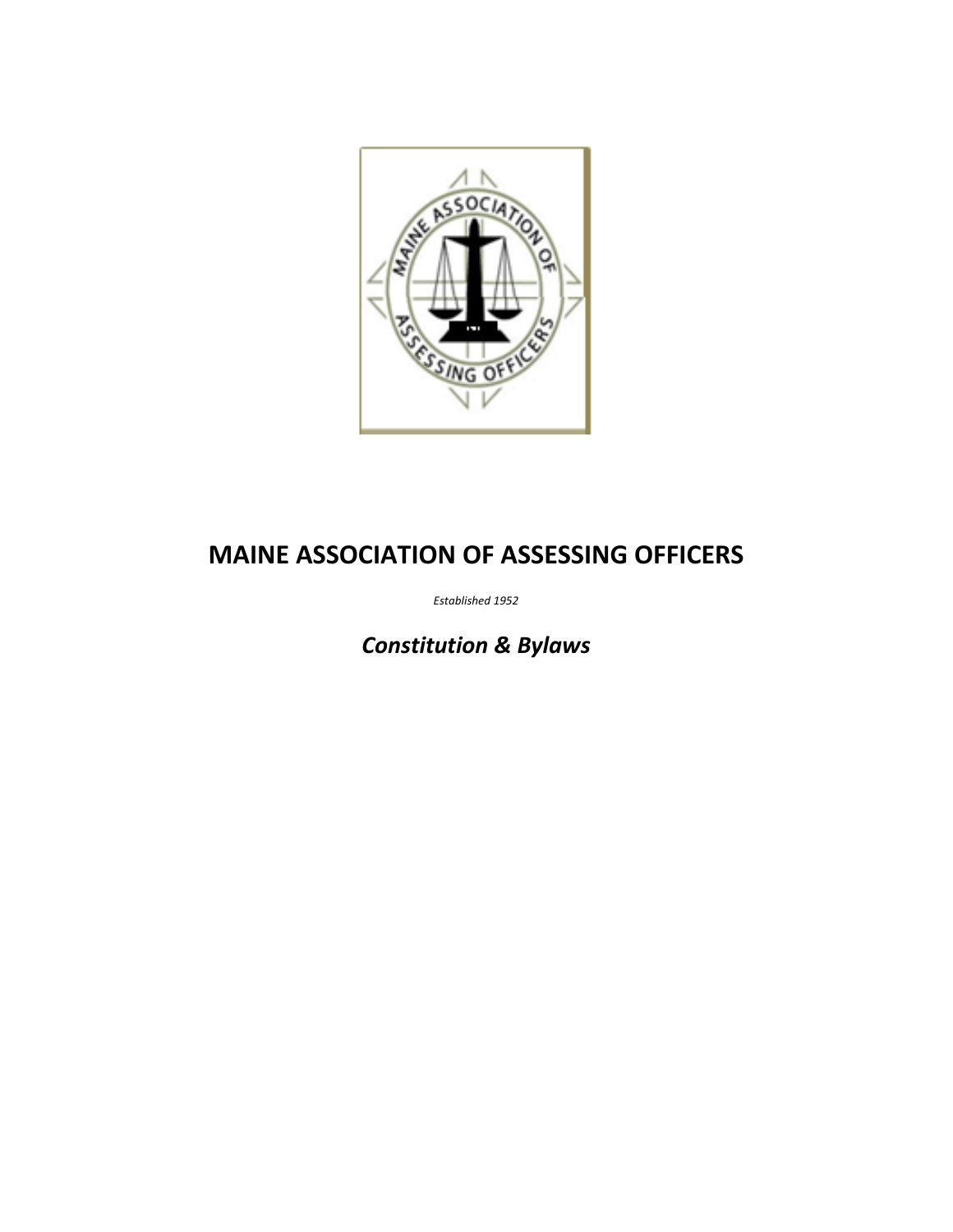# **Table of Contents**

| 3                                |                                                                                                                                                                                                                                                                                         |
|----------------------------------|-----------------------------------------------------------------------------------------------------------------------------------------------------------------------------------------------------------------------------------------------------------------------------------------|
| <b>SECTION 1:</b>                | 3<br>Name                                                                                                                                                                                                                                                                               |
| <b>SECTION 2:</b>                | 3<br>Mission Statement (a) and a contract a contract of the contract of the contract of the Mission State of the St                                                                                                                                                                     |
| <b>SECTION 3:</b>                | 3                                                                                                                                                                                                                                                                                       |
| <b>SECTION 4:</b>                | 4                                                                                                                                                                                                                                                                                       |
|                                  | 4                                                                                                                                                                                                                                                                                       |
| <b>SECTION 1:</b>                | 4                                                                                                                                                                                                                                                                                       |
| <b>SECTION 2:</b>                | 4                                                                                                                                                                                                                                                                                       |
| <b>SECTION 3:</b>                | 4<br><b>Associate Member</b>                                                                                                                                                                                                                                                            |
| <b>SECTION 4:</b>                | 4                                                                                                                                                                                                                                                                                       |
| <b>SECTION 5:</b>                | 4                                                                                                                                                                                                                                                                                       |
| <b>SECTION 6:</b>                | 4<br>State Membership $\cdots$ , $\cdots$ , $\cdots$ , $\cdots$ , $\cdots$ , $\cdots$ , $\cdots$ , $\cdots$ , $\cdots$ , $\cdots$ , $\cdots$                                                                                                                                            |
| <b>SECTION 7:</b>                | 5<br>Student Membership rotation and such a state of the state of the state of the state of the state of the state of the state of the state of the state of the state of the state of the state of the state of the state of the s                                                     |
| <b>SECTION 8:</b>                | 5                                                                                                                                                                                                                                                                                       |
| <b>SECTION 9:</b>                | 5                                                                                                                                                                                                                                                                                       |
|                                  | 5                                                                                                                                                                                                                                                                                       |
| <b>SECTION 1:</b>                | 5<br><b>Officers</b>                                                                                                                                                                                                                                                                    |
| <b>SECTION 2:</b>                | 5                                                                                                                                                                                                                                                                                       |
| <b>SECTION 3:</b>                | 5                                                                                                                                                                                                                                                                                       |
| <b>SECTION 4:</b>                | 5                                                                                                                                                                                                                                                                                       |
| (a)                              | 5                                                                                                                                                                                                                                                                                       |
| (b)                              | 5                                                                                                                                                                                                                                                                                       |
| <b>SECTION 5:</b>                | 5                                                                                                                                                                                                                                                                                       |
| <b>SECTION 6:</b>                | 5                                                                                                                                                                                                                                                                                       |
| (a)                              | 5<br><b>IAAO</b>                                                                                                                                                                                                                                                                        |
|                                  | 5<br>(b) NRAAO                                                                                                                                                                                                                                                                          |
| <b>SECTION 7:</b>                | 6                                                                                                                                                                                                                                                                                       |
| (a)                              | 6                                                                                                                                                                                                                                                                                       |
| <b>SECTION 8:</b>                | 6                                                                                                                                                                                                                                                                                       |
| <b>SECTION 9:</b>                | 6<br>Secretary.                                                                                                                                                                                                                                                                         |
|                                  | 6                                                                                                                                                                                                                                                                                       |
|                                  | 6                                                                                                                                                                                                                                                                                       |
|                                  | 6                                                                                                                                                                                                                                                                                       |
|                                  | 6                                                                                                                                                                                                                                                                                       |
|                                  | 6                                                                                                                                                                                                                                                                                       |
|                                  | 6                                                                                                                                                                                                                                                                                       |
|                                  | <b>ARTICLE IV - VACANCY IN OFFICE</b><br>6                                                                                                                                                                                                                                              |
| <b>SECTION 1:</b>                | 6<br>President                                                                                                                                                                                                                                                                          |
| <b>SECTION 2:</b>                | 7                                                                                                                                                                                                                                                                                       |
| <b>SECTION 3:</b>                | 7<br>Board                                                                                                                                                                                                                                                                              |
| <b>SECTION 4:</b>                | 7                                                                                                                                                                                                                                                                                       |
|                                  | 7<br>(a) Absenteeism<br>$\mathbf{r}$ , $\mathbf{r}$ , $\mathbf{r}$ , $\mathbf{r}$ , $\mathbf{r}$ , $\mathbf{r}$ , $\mathbf{r}$ , $\mathbf{r}$ , $\mathbf{r}$ , $\mathbf{r}$                                                                                                             |
| <b>ARTICLE V – MEETINGS</b>      | $\overline{\mathbf{z}}$<br>$\mathbf{r}$ , $\mathbf{r}$ , $\mathbf{r}$<br>and the state of the state of the state of the state of the state of the state of the state of the state of the<br>$\mathbf{r}$ and $\mathbf{r}$ and $\mathbf{r}$ and $\mathbf{r}$<br>$\overline{\phantom{a}}$ |
| <b>SECTION 1:</b>                | 7<br><b>Annual Meeting</b><br>.<br>$\begin{array}{cccccccccccccc} \bullet & \bullet & \bullet & \bullet & \bullet & \bullet & \bullet & \bullet & \bullet & \bullet \end{array}$<br>$\ddot{\phantom{0}}$                                                                                |
| <b>SECTION 2:</b>                | 7<br><b>Board Meetings</b><br>$\cdot$ $\cdot$ $\cdot$ $\cdot$ $\cdot$ $\cdot$ $\cdot$ $\cdot$<br>$\ddot{\phantom{a}}$<br>$\cdot$ $\cdot$ $\cdot$ $\cdot$ $\cdot$ $\cdot$ $\cdot$<br>$\sim$                                                                                              |
| <b>SECTION 3:</b>                | 7<br><b>Special Meetings</b> .<br>.<br>$\cdot$ $\cdot$ $\cdot$ $\cdot$ $\cdot$ $\cdot$                                                                                                                                                                                                  |
|                                  | ARTICLE VI - FIDUCIARY RESPONSIBILITIES<br>7<br>.                                                                                                                                                                                                                                       |
| <b>SECTION 1:</b>                | 7<br>Fiscal Year, , , , , , , , ,                                                                                                                                                                                                                                                       |
| <b>SECTION 2:</b>                | 7<br>Financial Liability<br>.<br>$\bullet$                                                                                                                                                                                                                                              |
| <b>SECTION 3:</b>                | 7<br>Budgetary.<br>the contract of the contract of the contract of the contract of the contract of the contract of the contract of the contract of the contract of the contract of the contract of the contract of the contract of the contract o                                       |
| <b>SECTION 4:</b>                | 7<br><b>Annual Dues</b><br>the contract of the contract of the contract of the contract of the contract of the contract of the contract of the contract of the contract of the contract of the contract of the contract of the contract of the contract o                               |
| <b>SECTION 5:</b>                | 7<br><b>Stipends</b>                                                                                                                                                                                                                                                                    |
| <b>SECTION 6:</b>                | 7<br><b>Contracts</b>                                                                                                                                                                                                                                                                   |
| <b>ARTICLE VII - AMENDMENTS.</b> | 8<br>the contract of the contract of the contract of the contract of the contract of the contract of the contract of the contract of the contract of the contract of the contract of the contract of the contract of the contract o                                                     |
| <b>SECTION 1:</b>                | 8<br><b>Amendments</b>                                                                                                                                                                                                                                                                  |
|                                  |                                                                                                                                                                                                                                                                                         |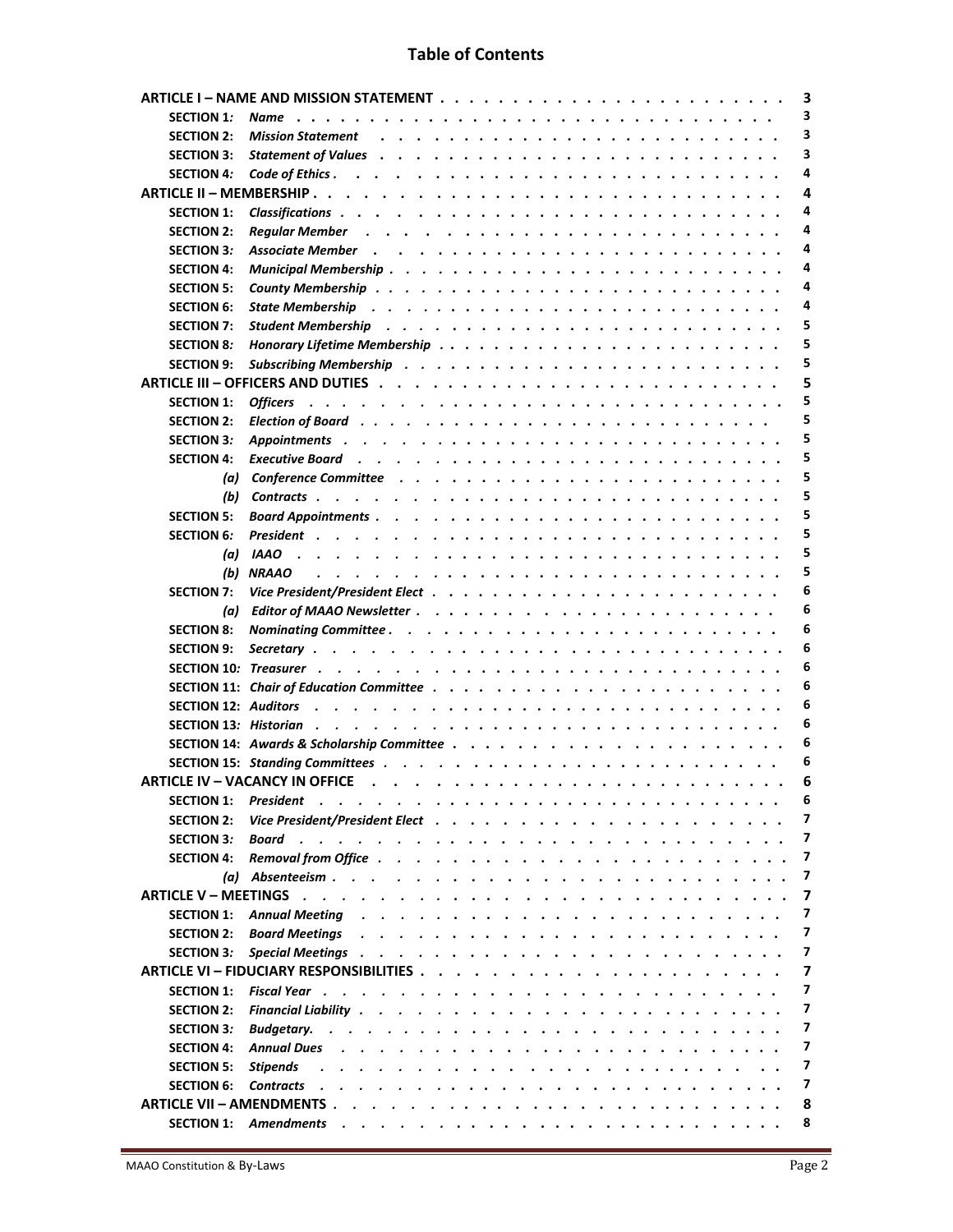# **MAINE ASSOCIATION OF ASSESSING OFFICERS**

*Established 1952*

#### *Constitution & Bylaws*

# **ARTICLE I – NAME AND MISSION STATEMENT**

**SECTION 1:** *Name.*

**The name of this Association shall be the Maine Association of Assessing Officers (hereafter also MAAO). The MAAO shall be an affiliate of the International Association of Assessing Officers (hereafter also IAAO) and the Maine Municipal Association (hereafter also MMA).**

#### **SECTION 2:** *Mission Statement***.**

**The mission of MAAO is to promote innovation and excellence in property assessment administration and property tax policy through professional development, education, research and technical assistance. MAAO shall continue as a nonpolitical, non-disciplinary and nonpartisan association dedicated to the purpose of proper real and personal property assessment and administration by the exchange of education, ideas and information through the united efforts and cooperation of its membership.** 

- *To assist in creating efficient and uniform administration of local tax laws.*
- *To promote public understanding of Assessing officials work to the general public.*

#### **SECTION 3:** *Statement of Values.*

**As a matter of fundamental principle, MAAO members should adhere to the highest ethical standards. Public trust in our performance is the foundation of our credibility. Assessment professionals support MAAO because they trust us to uphold rigorous standards of conduct and to serve as a catalyst for excellence in the assessment profession.**

**Associations must earn this trust every day. It is up to all members of the MAAO – Board, committee members and the general membership – to demonstrate their ongoing commitment to the core values of integrity, honesty, fairness, openness, respect and responsibility.**

**Members shall conduct themselves in a professional manner that reflects favorably upon themselves, the association and the property tax system and avoid any action that could discredit themselves or these entities.**

**Adherence to the MAAO Statement of Values is the minimum standard of expected behavior. However, we must do more than simply obey the rules. Our members must embrace the spirit of the governing documents and go beyond stated requirements, making sure that what we do is matched by what the membership perceives and expects. Transparency, openness and responsiveness to members' concerns must be integral to our members' behaviors.**

**The Statement of Values of the MAAO is built on a foundation of widely shared values. These values include our:**

- **Commitment to the improvement of the property tax system in Maine;**
- **Accountability to the public good;**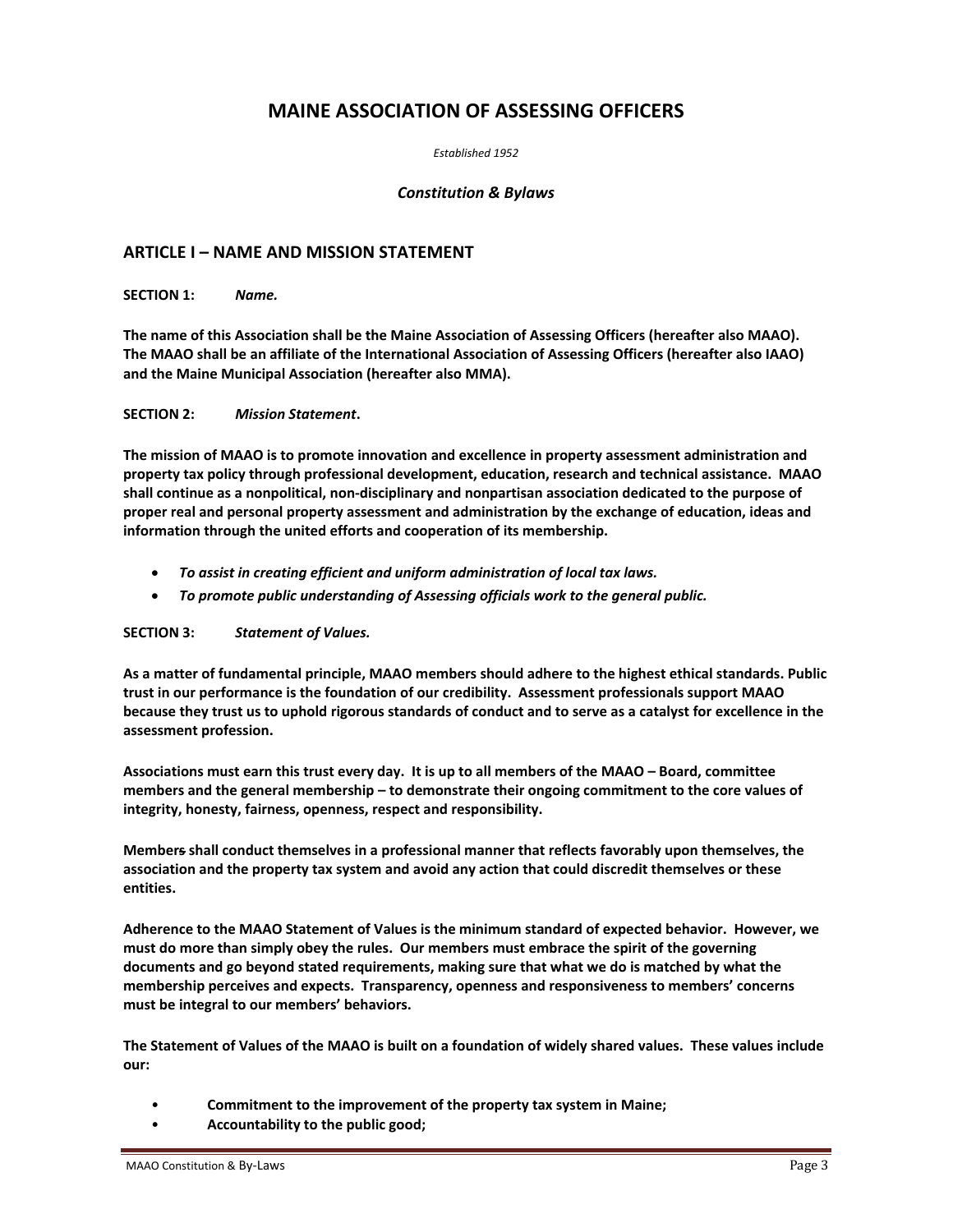- **Commitment to excellence in assessment administration beyond property tax law.**
- **Respect for the worth and dignity of all individuals;**
- **Promotion of inclusiveness, fairness and diversity;**
- **Obligation to governmental transparency, integrity and honesty;**
- **Practice of responsible stewardship of resources; and**
- **Dedication to excellence and maintaining the public trust.<sup>1</sup>**

# **SECTION 4:** *Code of Ethics.*

**ETHIC 1. It shall be the obligation of each MAAO member to respect and fulfill their obligations as an assessing officer and to give full faith and allegiance to their oath of office.**

**ETHIC 2. MAAO members shall complete assessments and/or appraisals and conduct themselves in such a manner that is legal, moral and reflects the highest integrity upon themselves, the association and other members of the profession.** 

**ETHIC 3. A member shall excuse themselves from any assignment in which there is an actual or perceived conflict of interest with their official duties or when compensation for said assignment may influence the conclusion.** 

**ETHIC 4. Members shall disclose their position as an appraiser/assessing officer in any contract or proposal to perform valuation services or consultation.** 

**ETHIC 5. MAAO members may be withdrawn from membership if convicted of any felony or a misdemeanor that is in direct conflict with the values of this organization subject to review by the Executive Committee.** 

**ETHIC 6. MAAO members shall give full credit to other members, persons or agencies for any material used in any written documents or public address.**

**ETHIC 7. MAAO members shall protect and keep confidential any and all proprietary material or property protected by copyright laws.** 

# **ARTICLE II – MEMBERSHIP**

**SECTION 1:** *Classifications.*

**Membership shall consist of Regular, Associate, Municipal, County, State, Student, Honorary or Subscribing MAAO members. Regular and Honorary MAAO members in good standing shall have voting rights.** 

# **SECTION 2:** *Regular Member.*

**Regular membership shall be available to all persons in good standing currently holding the Certified Maine Assessor (hereafter also CMA) or Certified Assessment Technician (hereafter also CAT) certification as conveyed by the State Tax Assessor. Members shall be persons engaged in or retired from assessment administration in Maine.**

# **SECTION 3:** *Associate Members.*

**Associate Membership shall be available to persons engaged in or retired from assessment administration not holding a CMA or CAT certification; any person holding in good standing a national designation that** 

**<sup>1</sup> Statement of Values Section 3; International Association of Assessing Officers; Code of Ethics & Standards of Professional Conduct Preamble**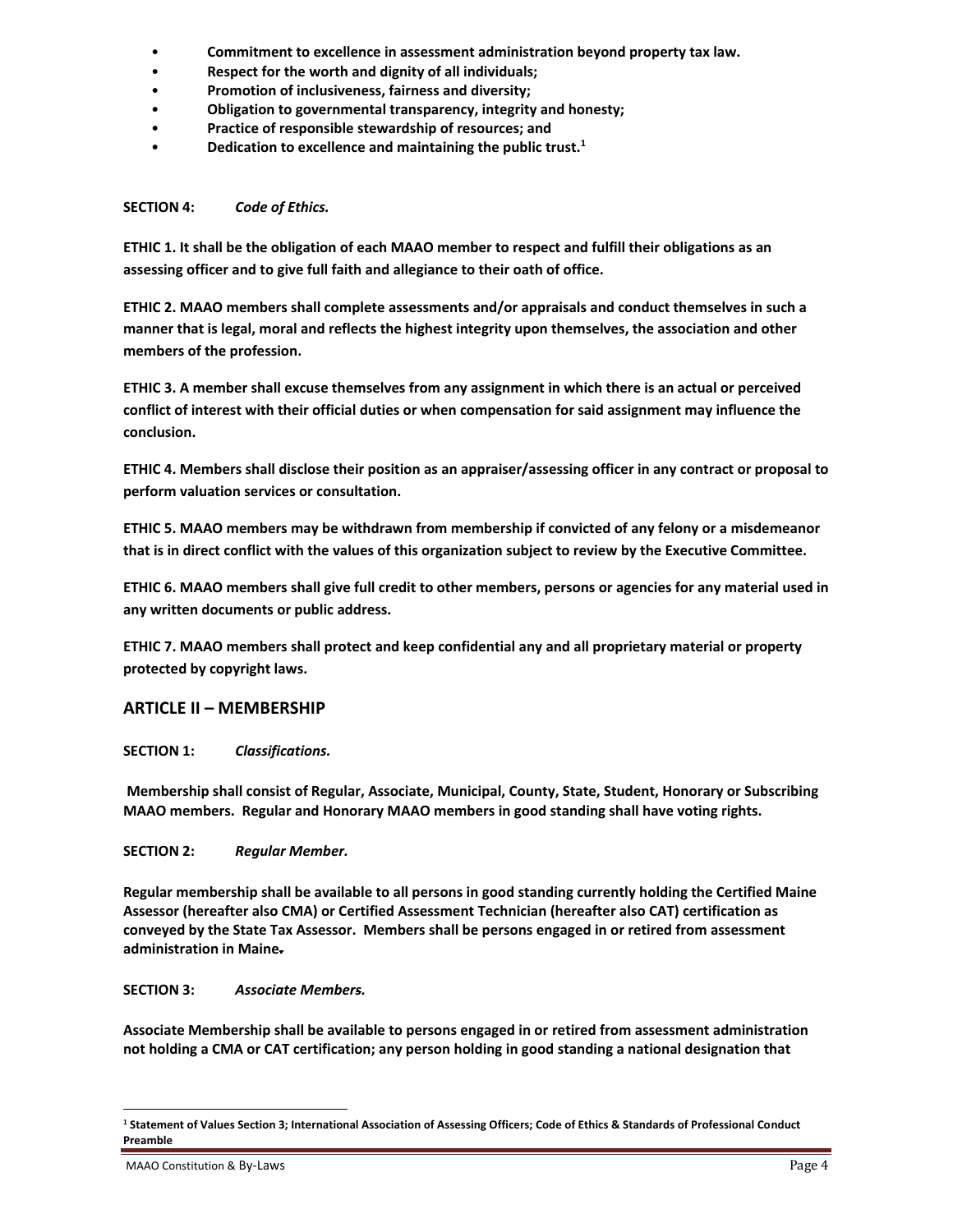**recognizes expertise in real and personal property valuation or others whose duties are directly related to real and personal property valuation assessments.**

# **SECTION 4:** *Municipal Membership.*

**Municipal Membership shall be available to any Municipality, Member of a Board of Assessors and local Board of Assessment Review.**

# **SECTION 5:** *County Membership.*

**County Membership shall be available to any County Commissioner or Board of Assessment Review.**

**SECTION 6:** *State Membership.*

**State Membership shall be available to any employee of the State of Maine Revenue Services Property Tax Division or a State Board of Assessment Review member.**

# **SECTION 7:** *Student Membership.*

**Student Membership shall be available to any person enrolled in a recognized educational institution.**

# **SECTION 8:** *Honorary Lifetime Membership.*

**Honorary Lifetime Membership may be conferred upon any person or organization that has rendered outstanding service to the cause of assessing administration, has served the MAAO with distinguished service or has made contributions to the assessment profession of an exemplary nature. Nominations for this honor may be made by any MAAO member to the President of MAAO. The MAAO Board by majority vote may grant Honorary Membership. The President shall make known the conveyance of such membership at the next annual meeting.**

# **SECTION 9:** *Subscribing Membership***.**

**Subscribing membership shall be available to any persons or to any organization interested in the administration of assessment and taxation.**

# **ARTICLE III – OFFICERS AND DUTIES**

**SECTION 1:** *Officers.*

**The business and affairs of the MAAO, except as may otherwise be provided in these Bylaws, shall be managed and controlled by the Officers (hereinafter also Board) which shall consist of the President, Vice President/President Elect, Two Immediate Past Presidents and nine (9) Directors. All decisions of the Board shall require a simple majority vote. A quorum shall consist of seven (7) Board members. The President and the Vice-President/President Elect, shall be a Board member who has served a minimum of one (1) 2-year term. Board members of MAAO shall be Regular Members in good standing. The Board shall be charged to manage the MAAO between Annual Meetings.**

# **SECTION 2:** *Election of Board.*

**All Board members shall be elected at the Annual Business meeting by a majority of the voting membership. All terms of office shall be two (2) years. The Board shall include five (5) directors elected in the even year and four (4) directors elected in the odd year. One director shall be elected to represent each four districts described as Northern, Southern, Eastern and Western. The remaining five (5) directors shall be elected at large**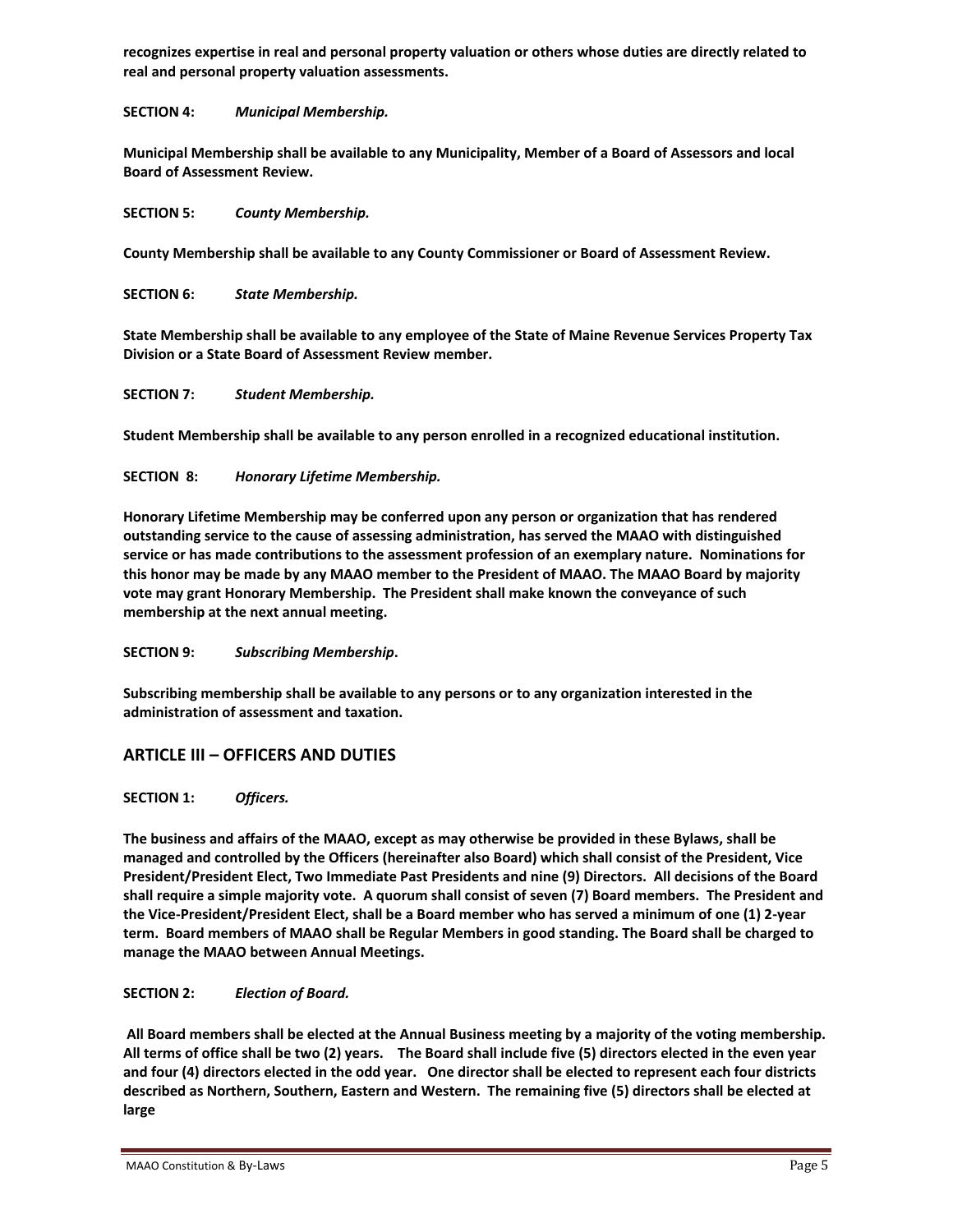#### **SECTION 3:** *Appointments.*

**The Board shall appoint Board members to serve as: Secretary, Treasurer, Chair of Education, Auditors (3), Historian, Chair of the Awards & Scholarship Committee and other Standing Committees as voted by a majority of the Board. The Board may appoint a regular member in good standing to fill any vacant chair positions. Appointee shall not have voting rights for any Board actions.**

#### **SECTION 4:** *Executive Board.*

**The Executive Board shall consist of the current President, Vice President/President Elect and the two Immediate Past Presidents.** 

**(a)** *Conference Committee.* **The Executive Board shall serve as the Fall Conference Committee and shall report to the Board all aspects of the Fall Conference. The Executive Board may appoint additional members for the purposes of Conference planning.** 

**(b)** *Contracts.* **The Executive Board shall be responsible for supervising all contracts.** 

**SECTION 5:** *Board Appointments.*

**The Board shall elect two (2) Board members to serve as Secretary and Treasurer.**

**SECTION 6:** *President.*

**The President shall be the Chair of the Board and will preside at all meetings held for the purpose of transacting the business of MAAO.**

**(a) International Association of Assessing Officers (IAAO). The President may attend the IAAO annual conference to represent MAAO, or designate another Board member to attend.**

**(b) Northeast Regional Association of Assessing Officers (NRAAO). The President shall serve on the NRAAO Board of Directors. The MAAO will be responsible for paying the NRAAO's annual dues for the President.**

# **SECTION: 7: Vice** *President/President Elect***.**

**The Vice President/President Elect shall serve as President pro temp at all meetings when the President is not in attendance or otherwise excused. The Vice President/President Elect shall fill any vacancy in the office of President and shall complete the term of the President.** 

**(a)** *Editor of the MAAO newsletter***: The Vice President/President Elect or their designee shall serve as Editor of MAAO's newsletter the** *Meets & Bounds.* **The editor shall be responsible for the production of not less than four (4) periodic newsletters in a one year period.**

# **SECTION 8:** *Nominating Committee***.**

**The President and the two immediate Past Presidents shall serve as the Nominating Committee for the successive members of the Board. Such nominations are to be presented at the next Annual Meeting. Any Regular Member in good standing may make additional nominations from the floor for any office.**

**SECTION 9:** *Secretary***. The Secretary shall provide minutes of all meetings of the MAAO and provide the approved minutes to the Historian for the MAAO website. The Secretary shall be responsible for ensuring the process of amending the MAAO Bylaws is conducted in accordance with MAAO's Bylaws; for**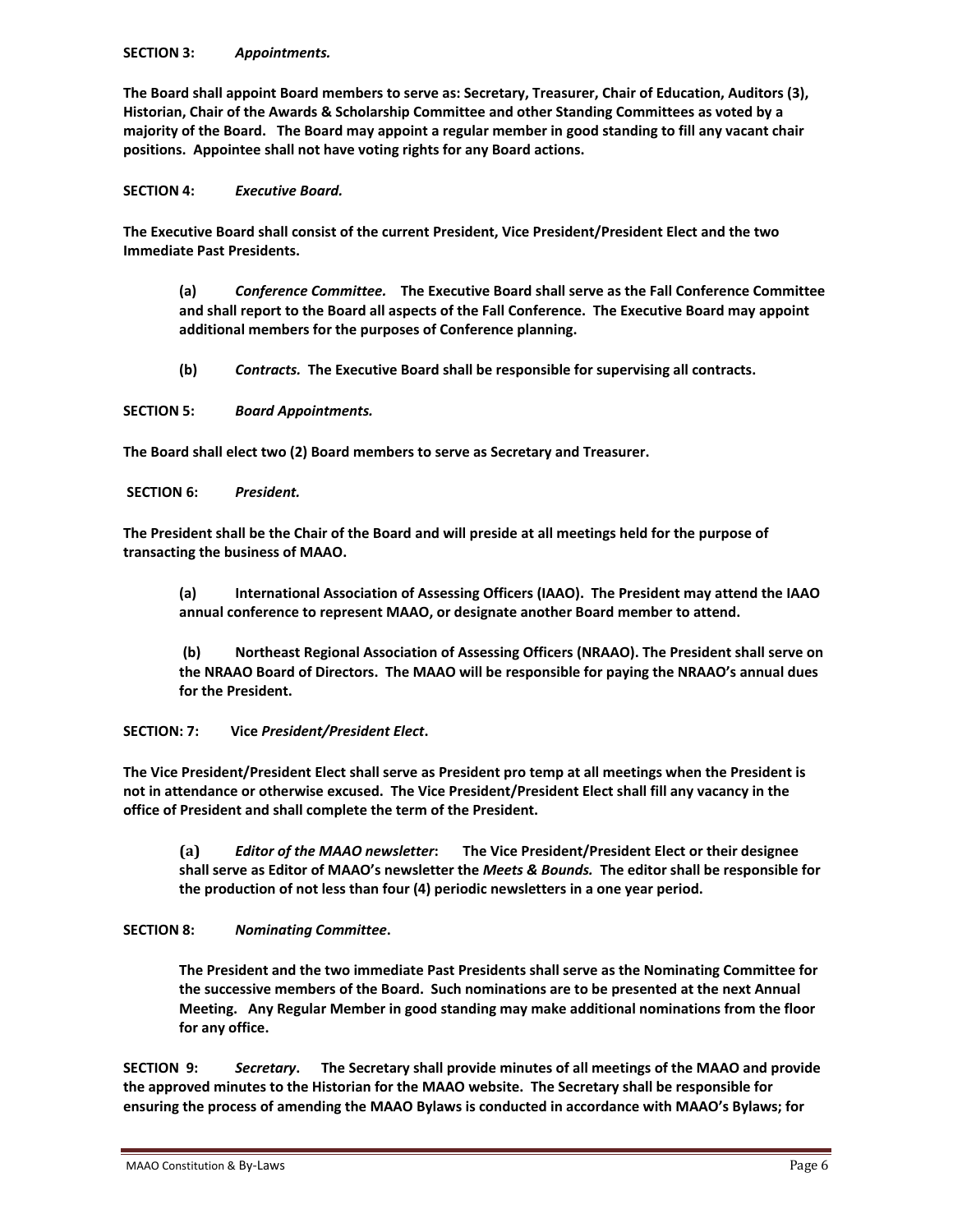**any notifications and mailings to the membership as required by the Bylaws and for MAAO's State and Federal association filings, when applicable.** 

#### **SECTION 10:** *Treasurer.*

**The Treasurer shall receive and disperse all monies of MAAO; keep an accurate account of all financial transactions of the MAAO and submit financial reports to the Board prior to each Board meeting. The Treasurer shall submit at each annual meeting a report of all receipts and disbursements for the preceding year. The Treasurer shall be responsible for the filing of State and Federal tax returns as required and provide to the Auditors all financial documents requested by the Auditors for the annual audit.** 

#### **SECTION 11:** *Chair of the Education Committee***.**

**The Board shall appoint one Board Member to serve as Chair. It shall be the responsibility of the Chair to assure that the Education Committee develops educational offerings which meet the needs of the membership and the assessing community. The Chair of the Education Committee shall be a member of the Conference Committee**

#### **SECTION 12:** *Auditors.*

**The** *Auditors* **shall perform an annual audit of the Treasurer's records before the Annual Meeting. The Auditors shall report to the general membership at the annual meeting of the findings of the annual audit.**

#### **SECTION 13:** *Historian.*

**The duties of the Historian or their designee shall be to collect and maintain MAAO's historical documents such as history of Board members, newsletters, etc., oversee the website, and serve as MAAO's official photographer.** 

#### **SECTION 14:** *Awards and Scholarship Committee***.**

**It shall be the responsibility of the Chair to assure that the Awards and Scholarship Committee review the scholarship applications and make recommendations to the Board for a vote. It shall be the responsibility of the Committee to develop criteria for awards the Board may vote to create and award. Criteria for awards and scholarships shall be adopted by the Board.**

#### **SECTION 15:** *Standing Committees***.**

**The Board shall appoint such standing committees as it deems necessary to assist the Board in conducting the business of MAAO.** 

# **ARTICLE IV – VACANCY IN OFFICE**

**SECTION 1:** *President.* 

**A vacancy in the office of President shall be filled by the Vice President/President Elect.**

# **SECTION 2:** *Vice President/President Elect.*

**A vacancy in the office of Vice President/President Elect shall be filled by a nomination of the Executive Board and approval of a majority of the Board, provided that the office of Vice President/President Elect shall not be filled if the next annual meeting of the membership occurs within six (6) months of the date of vacancy.**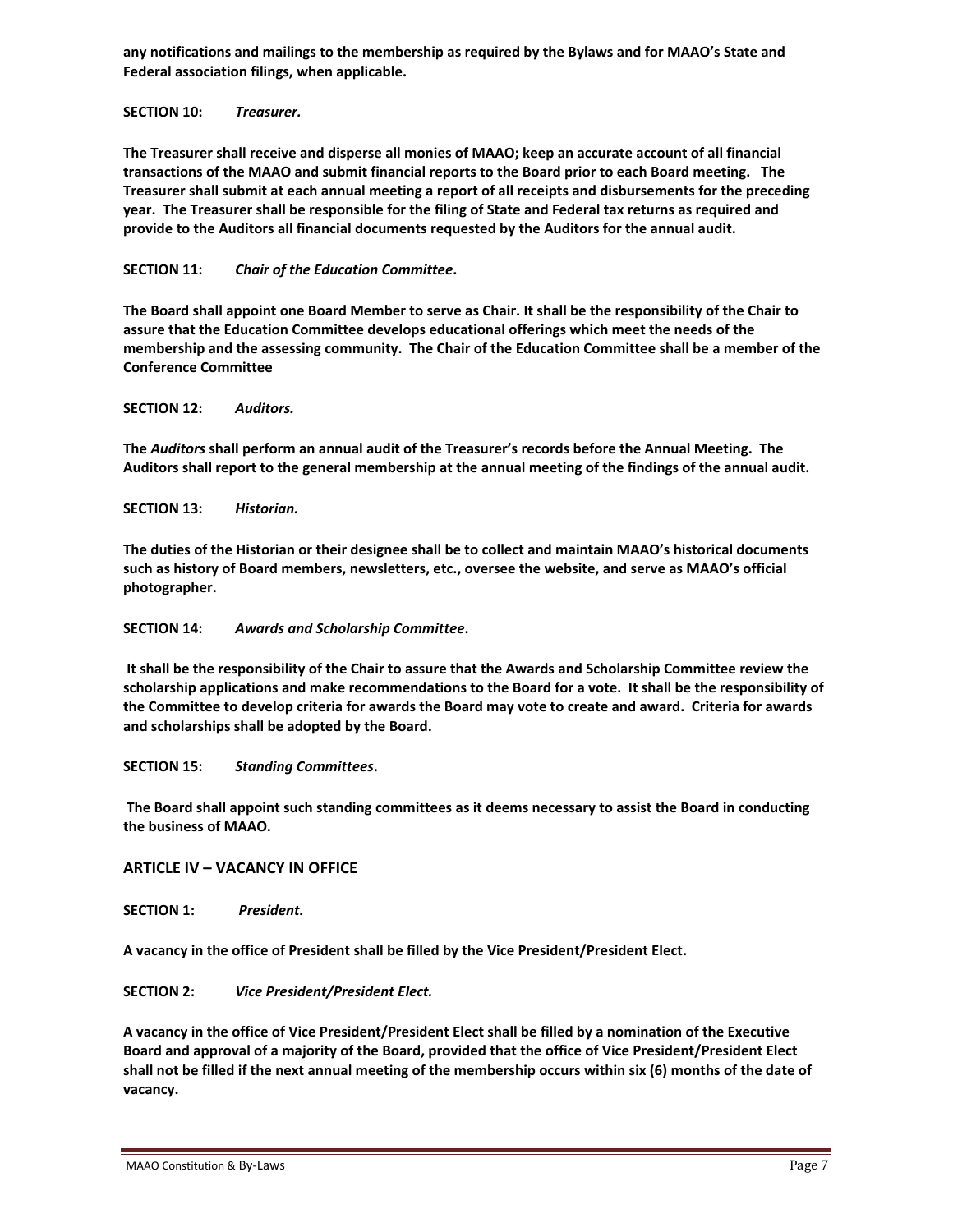**Any vacancy on the Board occurring between annual meetings may be filled by nomination of the Nominating Committee, subject to the approval of a majority of the Board. The Board may chose not to fill a vacancy if the Board by majority vote determines the vacancy will not cause undue hardship or determines that the vacancy does not inhibit the ability of the Board to complete its duties. At no time will more than one vacancy of the Board be permitted.**

# **SECTION 4:** *Removal from Office.*

**The Board reserves the right to remove any Board Member for cause including absenteeism and other actions. Ratification of the removal must be made by a two-thirds (2/3) majority vote of the Board. The removal shall constitute a vacancy in the office and be replaced by the majority vote of the Board.**

**(a)** *Absenteeism.* **Any Board member unable to attend a scheduled Board meeting shall notify the President. Board members unable to attend in person or via conference call a minimum of two (2) Board meetings each calendar year may be asked to resign from the Board. The Board may vote to reinstate the absent member as by a majority vote.**

# **ARTICLE V – MEETINGS**

**SECTION 1:** *Annual Meeting***.** 

**The Annual Meeting shall be held during the MAAO Annual Fall Conference unless otherwise designated by the Board. Notice of the Annual Meeting shall be sent by regular mail or email as directed by the Board to all MAAO members not less than 30 days prior to such meeting.** 

**SECTION 2:** *Board Meetings***.** 

**Meetings of the Board may be called by the President or any three (3) members of the Board.**

**SECTION 3:** *Special Meetings***.** 

**Special meetings of the Board and General meetings of the membership may be called by the President and each member shall be notified by email of the time and place of the meeting by the Secretary. Email notification shall require confirmation of receipt.**

# **ARTICLE VI – FIDUCIARY RESPONSIBILITIES**

**SECTION 1:** *Fiscal Year***.** 

**The fiscal year of MAAO shall be from January 1 to December 31 of each calendar year.**

**SECTION 2:** *Financial Liability***.** 

**No committee or member of MAAO shall be authorized to create any financial liability unless the Board shall have approved it as to its purpose and amount.**

**SECTION 3:** *Budgetary.*

**The Executive Board shall prepare an annual budget to be approved at the first meeting of the Board in the next calendar year. This budget may be amended by majority vote of the Board.**